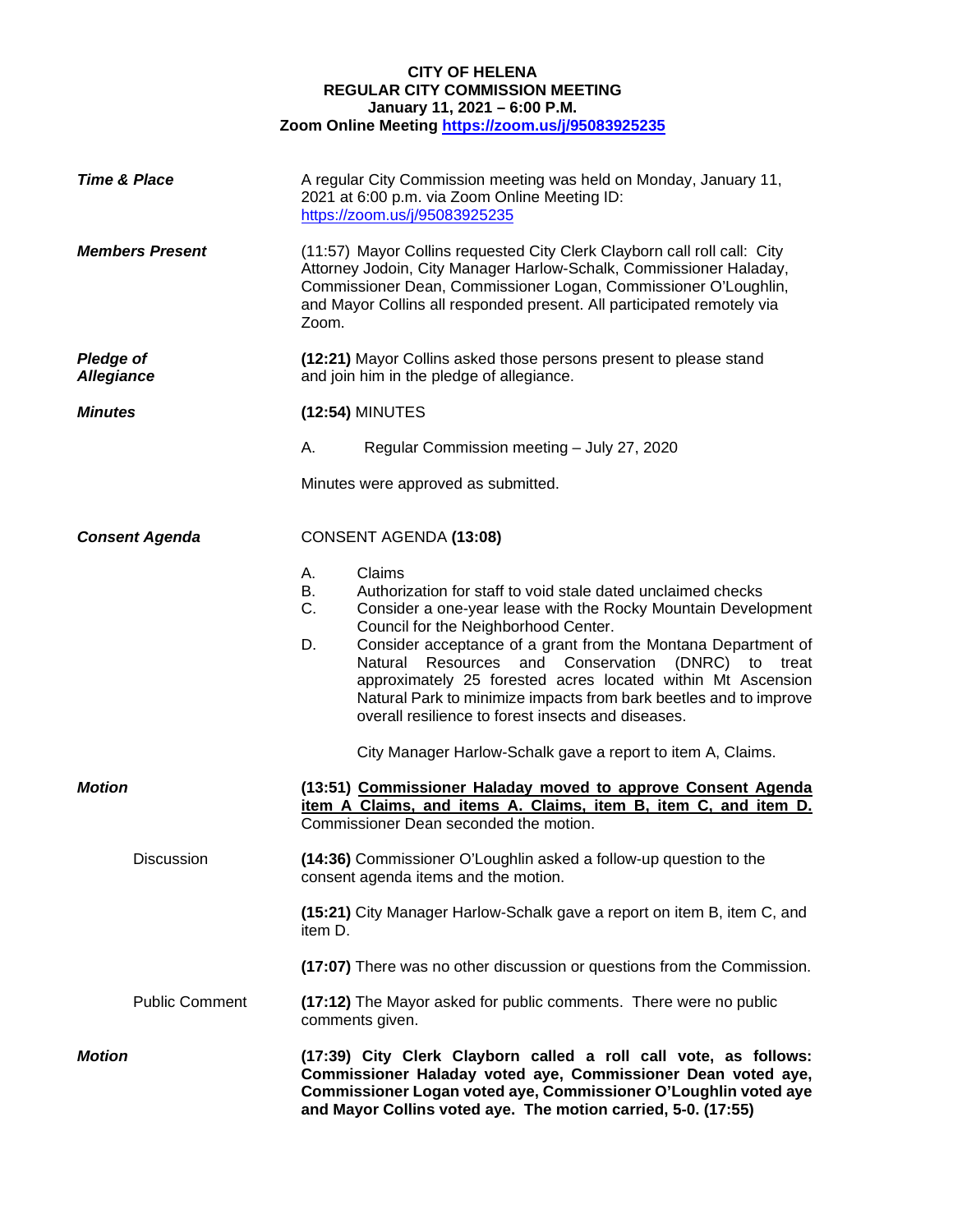| <b>Communications from</b><br><b>City Commissioners</b> | COMMUNICATIONS/PROPOSALS FROM CITY COMMISSIONERS<br>(18:00)                                                                                                                                                                                                                                                             |
|---------------------------------------------------------|-------------------------------------------------------------------------------------------------------------------------------------------------------------------------------------------------------------------------------------------------------------------------------------------------------------------------|
|                                                         | No comments or proposals were received from the Commission.                                                                                                                                                                                                                                                             |
| <b>Report of the City Attorney</b>                      | (18:13)                                                                                                                                                                                                                                                                                                                 |
|                                                         | City Attorney Jodoin reported on two Human Rights Bureau Complaints<br>where there were no cause findings. City Attorney Jodoin also reported on<br>the negotiations over possible violations of our pre-treatment framework<br>and program brought by the EPA.                                                         |
| <b>Discussion</b>                                       | (21:58) Commissioner Haladay had follow-up question for City Attorney<br>Jodoin.                                                                                                                                                                                                                                        |
| <b>Report of the City Manager</b>                       | (23:30)                                                                                                                                                                                                                                                                                                                 |
|                                                         | City Manager Rachel Harlow-Schalk provided a report.                                                                                                                                                                                                                                                                    |
| <b>Report from HCC</b>                                  | COMMUNICATIONS FROM THE HELENA CITIZENS COUNCIL (26:55)<br>HCC Chairperson Dylan Klapmeier gave a report.                                                                                                                                                                                                               |
| <b>Public Hearings</b>                                  | PUBLIC HEARINGS (28:48)                                                                                                                                                                                                                                                                                                 |
|                                                         | A. CONSIDER FINAL PASSAGE OF ORDINANCE NO. 3286<br>AMENDING CHAPTER 1 OF TITLE 5 OF THE HELENA CITY CODE<br>BY REPEALING PART 3, POSSESSION OF FIREARMS<br>PROHIBITED; EXCEPTIONS, IN ITS ENTIRETY AND ADOPTING 5-<br>1-3 FIREARMS AND OTHER WEAPONS; DISCHARGE; IN ITS<br>PLACE. (29:17)                               |
| <b>Staff Report</b>                                     | City Attorney Thomas Jodoin reported This item was presented<br>for initial discussion at December 2, 2020 administrative meeting. First<br>passage was December 7, 2020 and set a public hearing for December<br>21, 2020. After holding a public hearing, the Commission tabled the<br>ordinance to January 11, 2021. |
|                                                         | As a summary, § 5-1-3, Helena City Code, presently:                                                                                                                                                                                                                                                                     |
|                                                         | Forbids the carrying of a loaded firearm at a public assembly or in<br>1.<br>city park, school, or publicly owned building unless person is doing so for<br>purposes of gun shows or hunter or gun safety courses. (§ 5-1-3(A)(1),<br>$HCC$ );                                                                          |
|                                                         | Requires concealed carry permit holders in possession of a<br>2.<br>concealed weapon are required to immediately advise any law<br>enforcement officer who has stopped the permit holder of the location and<br>type of weapon and show his or her permit. (§ 5-1-3(C), HCC).                                           |
|                                                         | Concealed carry permit holders can carry weapons, open or<br>3.<br>concealed, loaded or unloaded, wherever they desire, unless the activity<br>is otherwise prohibited under the MCA. (§5-1-3(B), HCC)                                                                                                                  |
|                                                         | Legislative Referendum 130 ("LR-130") was approved by Montana voters<br>in November 2020. As of January 1, 2021, local government regulation of<br>firearms is far more limited as a result of the passage of LR-130.                                                                                                   |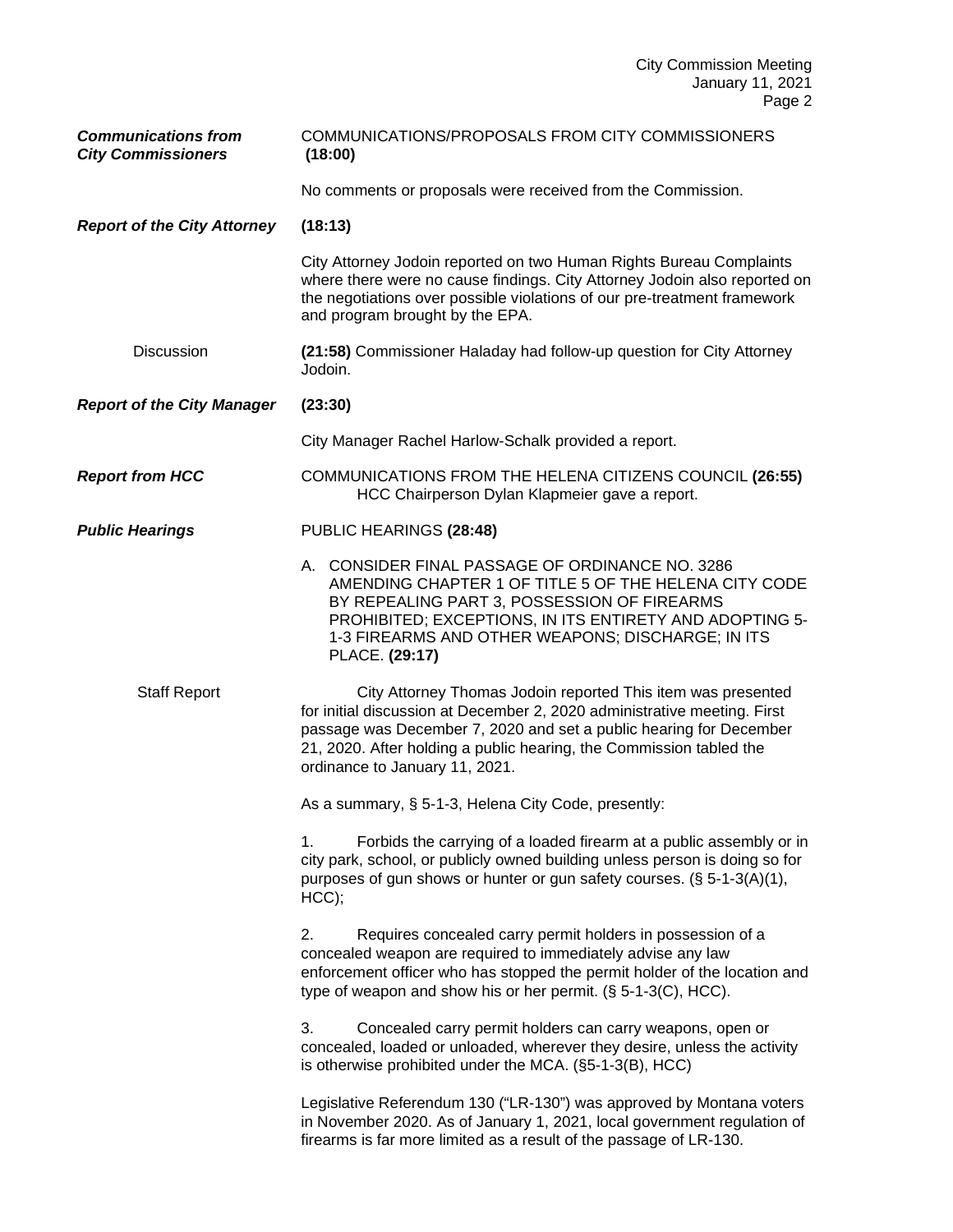First, by way of amendments to §§ 7-1-111(9) and 45-8-351(2)(a), MCA, LR-130 wholly removes a local government's right to regulate the carrying of concealed weapons by persons who possess a valid concealed carry permit. Local governments will retain the right to forbid the carrying of a concealed firearm by a person who does not have a permit. Second, the changes to § 45-8-351(2)(a), MCA, will limit local government regulation of open carry to publicly owned and occupied buildings under the local government's jurisdiction.

The first change is not of great concern because § 5-1-3 currently excludes from its directives those people who possess a valid concealed carry permit. However, the second change creates a conflict between § 5- 1-3 and the amended version of § 45-8-351, MCA. Specifically, § 5-1-3 regulates the open carrying of loaded firearms in the following places: (1) public assemblies; (2) City of Helena parks; (3) schools; and (4) all publicly owned buildings.

As noted above, § 5-1-3(B) excepts concealed weapons permit holders from any of the regulations in § 5-1-3, including the open carry of loaded or unloaded pistols and revolvers ("B. Exceptions: Nothing in this chapter shall apply to a person […] where a concealed weapons permit has been granted to bear, concealed or otherwise, a pistol or revolver during the time of such permission." [emphasis added]) The following is legal if § 5-1-3 remains in its current form:

1. to open carry firearms, loaded or unloaded, in publicly owned buildings, including restricted local government offices because § 5-1-3 does not include the and occupied qualifier to "publicly owned buildings;" and

2. to open carry a pistol or revolver, loaded or unloaded, in publicly owned buildings by those who have a concealed weapons permit.

Carrying a concealed weapon in portions of a building used for state or local government offices and related areas in the building that have been restricted is still a misdemeanor under § 45-8-328, MCA, but an argument could be made that because § 5-1-3(B) is more permissive it excludes concealed weapons permit holders from that state law prohibition.

A chart is included showing the current City regulations, how those will conflict with LR-130, how the ordinance will resolve the conflict, and what will happen if the ordinance is not adopted.

Section 5-1-3 is generally similar to the firearms regulations in Missoula, Great Falls, and Bozeman. Billings appears to only regulate the carrying or possession of firearms at city council meetings. However, none of those cities have the blanket exception for concealed weapons permit holders like Helena City Code does.

The following is a summary of how the following cities are responding to LR-130:

• Missoula -- The Council postponed consideration of any potential amendments until next year, 2021. Currently the proposal is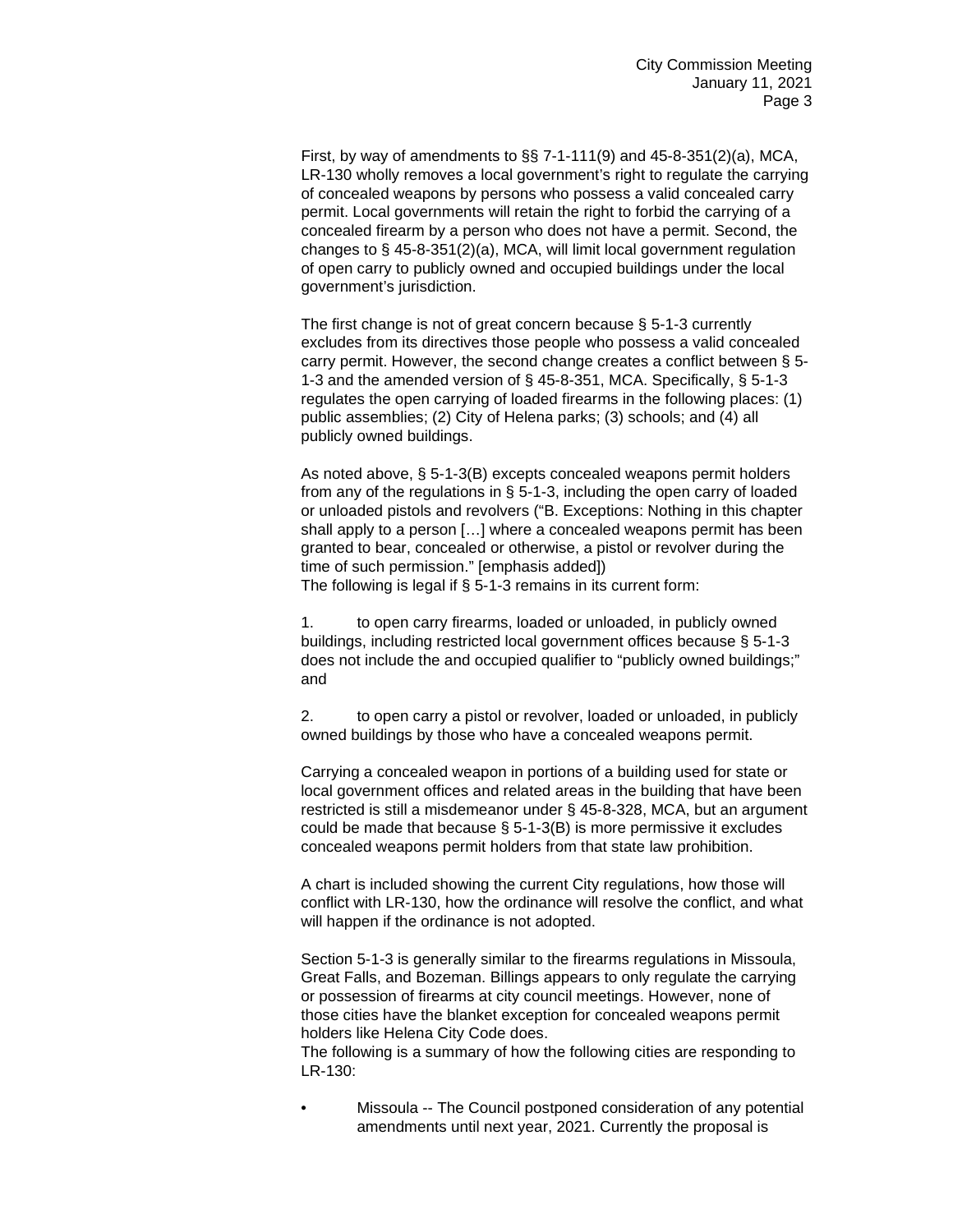referred to a city council committee for initial committee discussion in January 2021.

• Great Falls – No action being considered at this time.

|        |                       | Bozeman - Will present an amendment to commission sometime<br>in 2021. In the meantime, they are telling officers not to enforce<br>conflicting parts of their local ordinance.                                                                                                                                                                                                                                                                                                                                                                                                                                                                                                                                                                                     |
|--------|-----------------------|---------------------------------------------------------------------------------------------------------------------------------------------------------------------------------------------------------------------------------------------------------------------------------------------------------------------------------------------------------------------------------------------------------------------------------------------------------------------------------------------------------------------------------------------------------------------------------------------------------------------------------------------------------------------------------------------------------------------------------------------------------------------|
|        |                       | Revising § 5-1-3 would (1) effectively implement the City's authority under<br>LR-130 and specifically and clearly prohibit the open carry of loaded or<br>unloaded firearms in publicly owned and occupied buildings and (2)<br>eliminate the concealed weapons permit exception from § 5-1-3.<br>If the ordinance is not passed, and existing § 5-1-3, Helena City Code, is<br>not amended the City will continue to allow (1) the open carry of firearms<br>in publicly owned buildings, including restricted local government offices<br>because § 5-1-3 does not include the and occupied qualifier to "publicly<br>owned buildings;" and (2) the open carry a pistol or revolver in publicly<br>owned buildings by those who have a concealed weapons permit. |
|        |                       | Staff Recommends approval of final passage of Ordinance No. 3286<br>amending Chapter 1 Of Title 5 Of the Helena City Code by Repealing Part<br>3, Possession of Firearms Prohibited; Exceptions, In Its Entirety and<br>Adopting §5-1-3 Firearms and Other Weapons; Discharge; In Its Place.                                                                                                                                                                                                                                                                                                                                                                                                                                                                        |
|        | <b>Discussion</b>     | (37:00) Commissioner O'Loughlin had follow-up questions to City Attorney<br>Jodoin.                                                                                                                                                                                                                                                                                                                                                                                                                                                                                                                                                                                                                                                                                 |
|        | <b>Public Comment</b> | (48:31) The Mayor asked for public comments. There were no public<br>comments given.                                                                                                                                                                                                                                                                                                                                                                                                                                                                                                                                                                                                                                                                                |
| Motion |                       | (48:50) Commissioner Logan moved to approve final passage of<br>Ordinance No. 3286 amending Chapter 1 Of Title 5 Of The Helena City<br>Code By Repealing Part 3, Possession Of Firearms Prohibited;<br><b>Exceptions, In Its Entirety And Adopting §5-1-3 Firearms And Other</b><br>Weapons; Discharge; In Its Place. Commissioner Dean seconded the<br>motion.                                                                                                                                                                                                                                                                                                                                                                                                     |
|        | Discussion            | (49:40) Commissioner O'Loughlin had further discussion. Commissioner<br>Dean had further discussion.                                                                                                                                                                                                                                                                                                                                                                                                                                                                                                                                                                                                                                                                |
|        |                       |                                                                                                                                                                                                                                                                                                                                                                                                                                                                                                                                                                                                                                                                                                                                                                     |

**Motion City Clerk Clayborn called a roll call vote, as follows: Commissioner Haladay voted nay, Commissioner Dean voted aye, Commissioner Logan voted aye, Commissioner O'Loughlin voted nay and Mayor Collins voted aye. The motion carried, 3-2. (52:37)**

- B. CONSIDER A RESOLUTION ESTABLISHING FEES TO BE CHARGED FOR THE BILL ROBERTS MUNICIPAL GOLF COURSE FOR THE 2021 SEASON. **(52:52)**
- Staff Report **(52:57)** Parks, Recreation & Open Lands Director Kristi Ponozzo reported Golf Course Fees have to be updated every year per resolution. As directed, and as is consistent with Resident Discount Fees adopted broadly for all Parks and Recreation programs last year, these fees include the Tower Club resident discount program and two other new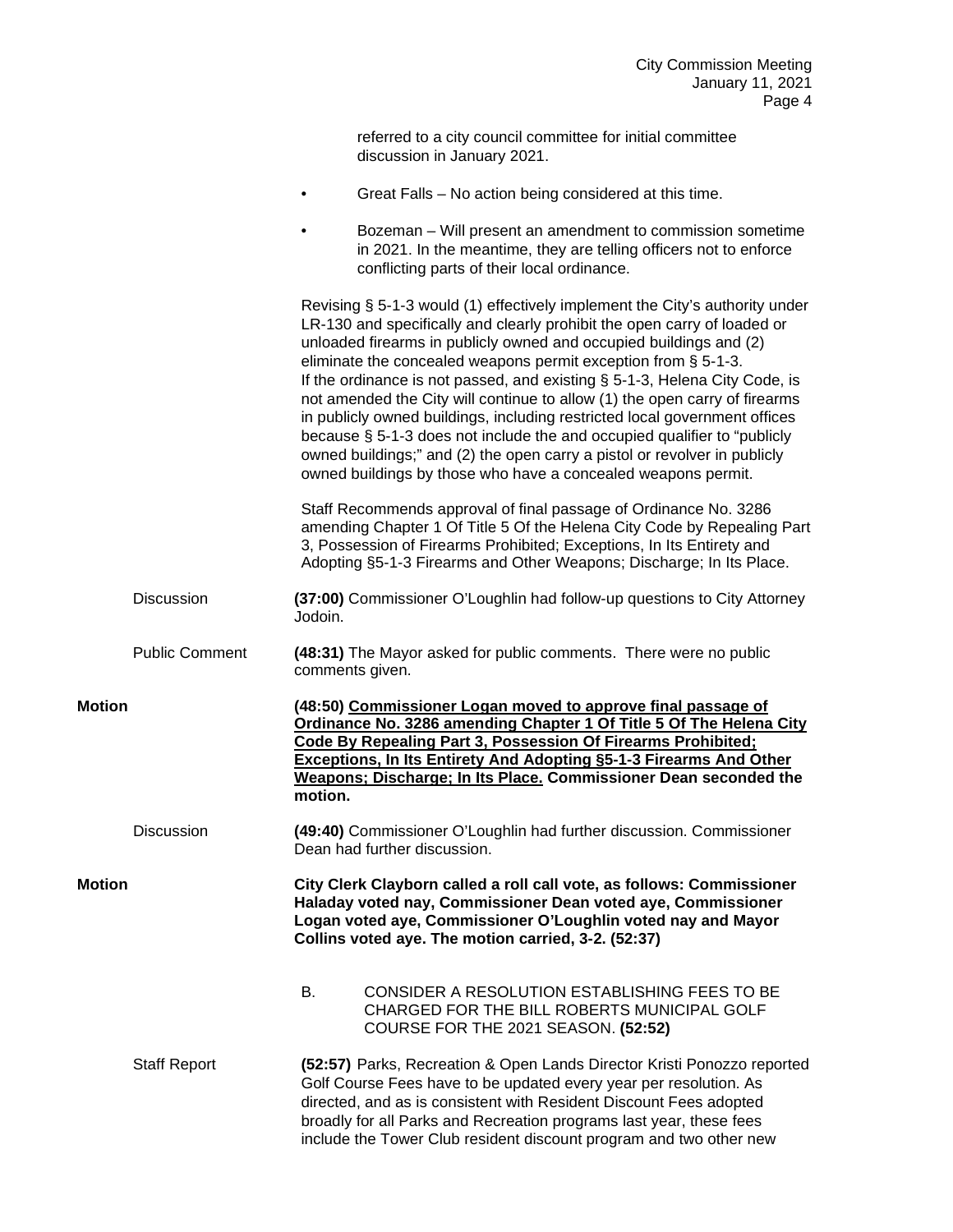resident discount programs; a Family Pass (pool access included); and Half Season passes with resident discounts. Tower Club as proposed would include a 10% discount on all Pro Shop soft goods.

All other rates across the board are in a position to remain constant for 2021. We saw an increase in rounds this summer. That paired with the long-term impacts of COVID, we've determined there is not a need, nor is there market tolerance, for across the board rate increases. We do propose minimal increase to season passes. Passholders continue to be the largest users of the facility and are paying an effective rate that is far less than national averages.

In the future, all fees will be updated annually on a percentage basis in line with basic cost of living increases. This yearly increase will be much more palatable to the vast majority of our customers than a large increase every 3-4 years. Adoption of this resolution will result in golf fee increases that have the potential to increase revenue and offer residential discounts to City of Helena residents. If passed, the resolution would implement fee increases, that although modest, could discourage some use of the golf course.

Staff recommended approval of a resolution establishing fees to be charged for the Bill Roberts Municipal Golf Course for the 2021 season.

- Discussion **(54:17)** Commissioner Dean had follow-up questions for Director Ponozzo.
- Public Comment **(55:50)** The Mayor asked for public comments. There were no public comments given.
- **Motion (56:24) Commissioner Dean moved to approve resolution establishing fees to be charged for the Bill Roberts Municipal Golf Course for the 2021 season.** Commissioner O'Loughlin seconded the motion. City Clerk Clayborn called a roll call vote, as follows: Commissioner Haladay voted aye, Commissioner Dean voted aye, Commissioner Logan voted aye, Commissioner O'Loughlin voted aye, and Mayor Collins voted aye. **The motion carried, 5-0. (56:58)**
	- C CONSIDER A RESOLUTION REDUCING THE MONTHLY WASTEWATER SERVICE LINE REPLACEMENT LOAN PROGRAM CHARGE AND ELIMINATING THE MONTHLY WATER AND WASTEWATER SERVICE LINE PROGRAM CHARGES ON JUNE 30, 2030; AND AMENDING RESOLUTION NO. 20488. **(57:23)**

Staff Report **(57:26)** Finance Director Sheila Danielson reported The City of Helena City Commissioners established residential Water and Wastewater Service Line Loan Programs for residents by adopting Resolution No. 20494. Resolution 20495, which amended Resolution No. 20488, established a \$2.50 monthly charge to residential water accounts, and a \$6.47 monthly charge to residential wastewater accounts. There was no sunset date specified for these charges. Reduce the Wastewater Service Line Loan charge from \$6.47 per month to \$2.50 per month; Establish a sunset date for both the water and wastewater service line loan program charges as June 30, 2030. Additionally, staff will continue to further assess program usage and